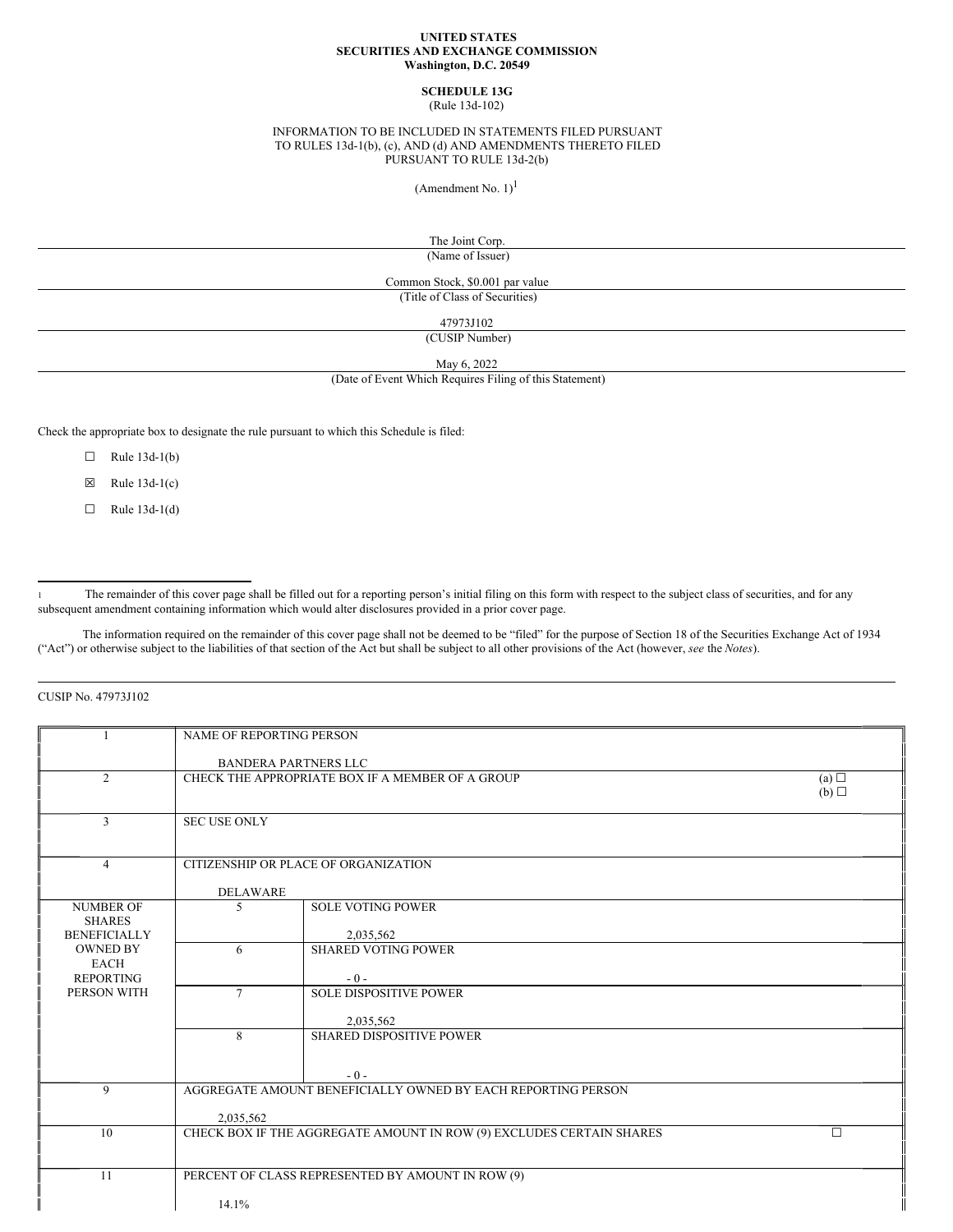| $\overline{1}$ | <b>ING PERSON</b><br><b>REPORTING</b><br><b>TVPF</b><br>OF |
|----------------|------------------------------------------------------------|
|                | $\alpha$<br>$\mathbf{v}$<br>$\mathbf{1}$                   |

2

CUSIP No. 47973J102

|                                                                                | <b>NAME OF REPORTING PERSON</b>                                                |                               |                 |  |
|--------------------------------------------------------------------------------|--------------------------------------------------------------------------------|-------------------------------|-----------------|--|
|                                                                                | <b>GREGORY BYLINSKY</b>                                                        |                               |                 |  |
| $\overline{2}$                                                                 | CHECK THE APPROPRIATE BOX IF A MEMBER OF A GROUP<br>(a)                        |                               |                 |  |
|                                                                                |                                                                                |                               | $(b)$ $\square$ |  |
| 3                                                                              | <b>SEC USE ONLY</b>                                                            |                               |                 |  |
|                                                                                |                                                                                |                               |                 |  |
| $\overline{4}$                                                                 | CITIZENSHIP OR PLACE OF ORGANIZATION                                           |                               |                 |  |
|                                                                                | <b>UNITED STATES</b>                                                           |                               |                 |  |
| <b>NUMBER OF</b><br><b>SHARES</b>                                              | 5                                                                              | <b>SOLE VOTING POWER</b>      |                 |  |
| <b>BENEFICIALLY</b>                                                            |                                                                                | $-0-$                         |                 |  |
| <b>OWNED BY</b><br><b>EACH</b>                                                 | 6                                                                              | <b>SHARED VOTING POWER</b>    |                 |  |
| <b>REPORTING</b>                                                               |                                                                                | 2,035,562                     |                 |  |
| PERSON WITH                                                                    | $\overline{7}$                                                                 | <b>SOLE DISPOSITIVE POWER</b> |                 |  |
|                                                                                |                                                                                | $-0-$                         |                 |  |
|                                                                                | 8                                                                              | SHARED DISPOSITIVE POWER      |                 |  |
|                                                                                |                                                                                | 2,035,562                     |                 |  |
| 9<br>AGGREGATE AMOUNT BENEFICIALLY OWNED BY EACH REPORTING PERSON<br>2,035,562 |                                                                                |                               |                 |  |
|                                                                                |                                                                                |                               |                 |  |
| 10                                                                             | CHECK BOX IF THE AGGREGATE AMOUNT IN ROW (9) EXCLUDES CERTAIN SHARES<br>$\Box$ |                               |                 |  |
|                                                                                |                                                                                |                               |                 |  |
| 11                                                                             | PERCENT OF CLASS REPRESENTED BY AMOUNT IN ROW (9)                              |                               |                 |  |
|                                                                                | 14.1%                                                                          |                               |                 |  |
| 12                                                                             | TYPE OF REPORTING PERSON                                                       |                               |                 |  |
|                                                                                | HC, IN                                                                         |                               |                 |  |

CUSIP No. 47973J102

|                                                                   | <b>NAME OF REPORTING PERSON</b>                                      |                                      |        |  |
|-------------------------------------------------------------------|----------------------------------------------------------------------|--------------------------------------|--------|--|
|                                                                   | <b>JEFFERSON GRAMM</b>                                               |                                      |        |  |
|                                                                   |                                                                      |                                      |        |  |
| $\overline{2}$                                                    | CHECK THE APPROPRIATE BOX IF A MEMBER OF A GROUP                     |                                      |        |  |
|                                                                   |                                                                      |                                      | (b)    |  |
|                                                                   |                                                                      |                                      |        |  |
| 3                                                                 | <b>SEC USE ONLY</b>                                                  |                                      |        |  |
|                                                                   |                                                                      |                                      |        |  |
| $\overline{4}$                                                    |                                                                      | CITIZENSHIP OR PLACE OF ORGANIZATION |        |  |
|                                                                   |                                                                      |                                      |        |  |
|                                                                   | <b>UNITED STATES</b>                                                 |                                      |        |  |
| <b>NUMBER OF</b>                                                  | 5                                                                    | <b>SOLE VOTING POWER</b>             |        |  |
| <b>SHARES</b>                                                     |                                                                      |                                      |        |  |
| <b>BENEFICIALLY</b>                                               |                                                                      | $-0-$                                |        |  |
| <b>OWNED BY</b>                                                   | 6                                                                    | <b>SHARED VOTING POWER</b>           |        |  |
| <b>EACH</b><br><b>REPORTING</b>                                   |                                                                      | 2,035,562                            |        |  |
| PERSON WITH                                                       | $\tau$                                                               | <b>SOLE DISPOSITIVE POWER</b>        |        |  |
|                                                                   |                                                                      |                                      |        |  |
|                                                                   |                                                                      | $-0-$                                |        |  |
|                                                                   | 8                                                                    | <b>SHARED DISPOSITIVE POWER</b>      |        |  |
|                                                                   |                                                                      |                                      |        |  |
|                                                                   |                                                                      | 2,035,562                            |        |  |
| AGGREGATE AMOUNT BENEFICIALLY OWNED BY EACH REPORTING PERSON<br>9 |                                                                      |                                      |        |  |
|                                                                   |                                                                      |                                      |        |  |
| 10                                                                | 2,035,562                                                            |                                      | $\Box$ |  |
|                                                                   | CHECK BOX IF THE AGGREGATE AMOUNT IN ROW (9) EXCLUDES CERTAIN SHARES |                                      |        |  |
|                                                                   |                                                                      |                                      |        |  |
| 11                                                                | PERCENT OF CLASS REPRESENTED BY AMOUNT IN ROW (9)                    |                                      |        |  |
|                                                                   |                                                                      |                                      |        |  |

3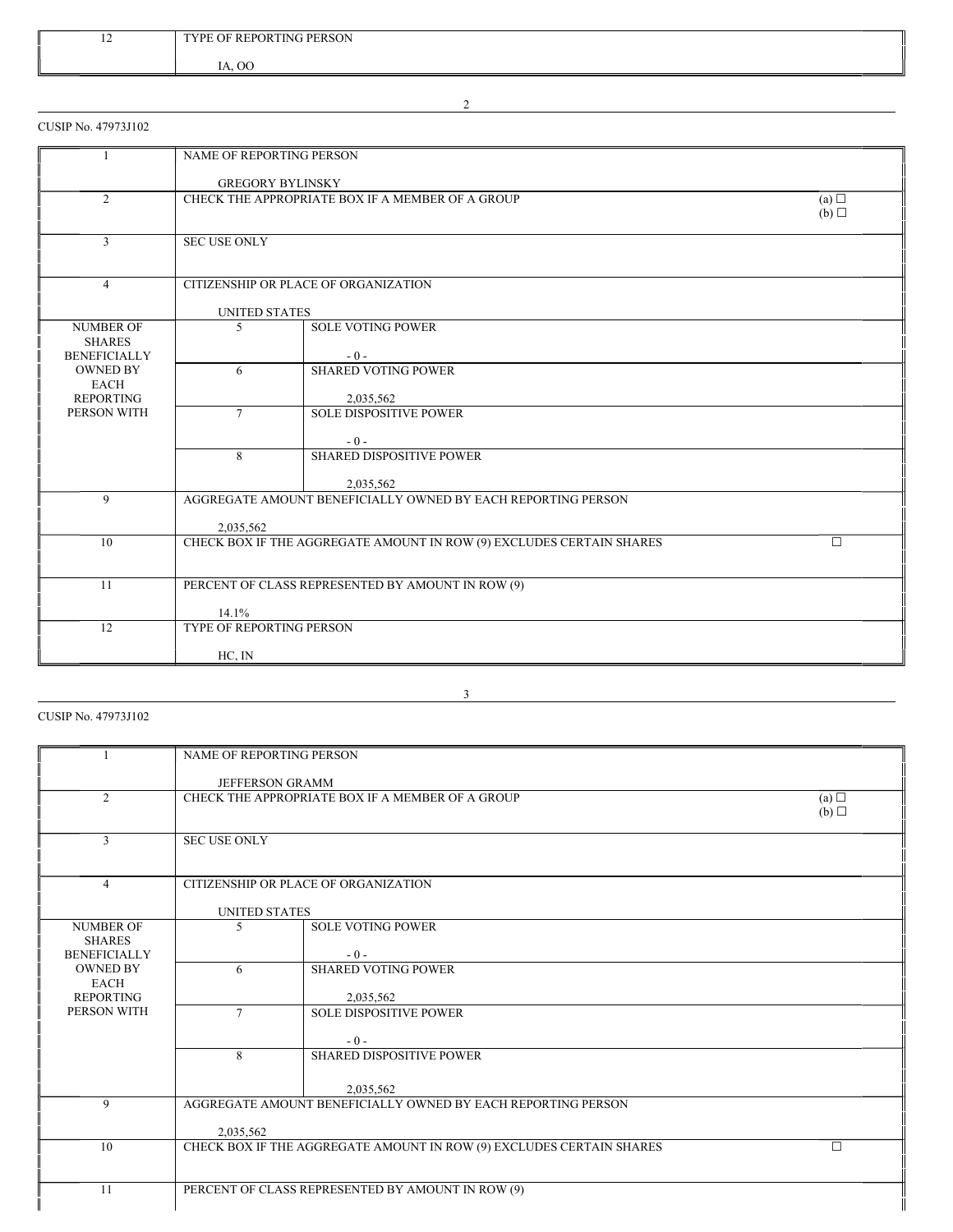|                | $.4.1\%$                 |
|----------------|--------------------------|
| $\overline{ }$ | TYPE OF REPORTING PERSON |
|                | IN<br>$HC.$ IN           |
|                |                          |

#### CUSIP No. 47973J102

Although the Reporting Persons (as defined below) qualified to file the initial Statement on Schedule 13G pursuant to Rule 13d-1(b) under the Securities Exchange Act of 1934, as amended, they elected to voluntarily file the initial Statement on Schedule 13G earlier than was required pursuant to Rule 13d-1(c) under the Securities Exchange Act of 1934, as amended.

4

#### **Item 1(a). Name of Issuer:**

The Joint Corp. (the "Issuer").

## **Item 1(b). Address of Issuer's Principal Executive Offices:**

16767 N. Perimeter Drive, Suite 110 Scottsdale, Arizona 85260

## **Item 2(a). Name of Person Filing:**

This statement is filed by Bandera Partners LLC, a Delaware limited liability company ("Bandera Partners"), Gregory Bylinsky and Jefferson Gramm. Each of the foregoing is referred to as a "Reporting Person" and collectively as the "Reporting Persons."

Bandera Partners, Mr. Bylinsky and Mr. Gramm are filing this Statement with respect to 2,035,562 shares of Common Stock (the "Master Fund's Shares") directly held by Bandera Master Fund L.P., a Cayman Islands exempted limited partnership ("Bandera Master Fund") as of May 9, 2022.

Bandera Partners is the investment manager of Bandera Master Fund and may be deemed to have beneficial ownership over the Master Fund's Shares by virtue of the sole and exclusive authority granted to Bandera Partners by Bandera Master Fund to vote and dispose of the Master Fund's Shares.

Mr. Bylinsky and Mr. Gramm are Managing Partners, Managing Directors and Portfolio Managers of Bandera Partners.

The filing of this Schedule 13G shall not be construed as an admission that the Reporting Persons are, for purposes of Section 13(d) of the Securities Exchange Act of 1934, as amended, the beneficial owners of any of the Shares (as defined below) reported herein. Each of the Reporting Persons specifically disclaims beneficial ownership of the Shares reported herein. Without limiting the foregoing sentence, Bandera Master Fund specifically disclaims beneficial ownership of the Master Fund's Shares by virtue of its inability to vote or dispose of such Shares.

## **Item 2(b). Address of Principal Business Office or, if none, Residence:**

The principal business address of each of the Reporting Persons is 50 Broad Street, Suite 1820, New York, New York 10004.

#### **Item 2(c). Citizenship:**

Bandera Partners is organized under the laws of the State of Delaware. Each of Messrs. Bylinsky and Gramm is a citizen of the United States of America.

|                     |                                                                                                                           |               | 5                                                                                                                                                                  |
|---------------------|---------------------------------------------------------------------------------------------------------------------------|---------------|--------------------------------------------------------------------------------------------------------------------------------------------------------------------|
| CUSIP No. 47973J102 |                                                                                                                           |               |                                                                                                                                                                    |
| Item $2(d)$ .       | <b>Title of Class of Securities:</b>                                                                                      |               |                                                                                                                                                                    |
|                     | Common Stock, \$0.001 par value per share (the "Shares").                                                                 |               |                                                                                                                                                                    |
| Item $2(e)$ .       | <b>CUSIP Number:</b>                                                                                                      |               |                                                                                                                                                                    |
|                     | 47973J102                                                                                                                 |               |                                                                                                                                                                    |
| Item 3.             | If this statement is filed pursuant to Section 240.13d-1(b) or 240.13d-2(b) or (c), check whether the person filing is a: |               |                                                                                                                                                                    |
|                     |                                                                                                                           | X             | Not Applicable                                                                                                                                                     |
|                     | (a)                                                                                                                       | $\frac{1}{2}$ | Broker or dealer registered under Section 15 of the Act (15 U.S.C. 780).                                                                                           |
|                     | (b)                                                                                                                       | $\frac{1}{2}$ | Bank as defined in Section $3(a)(6)$ of the Act (15 U.S.C. 78c).                                                                                                   |
|                     | (c)                                                                                                                       | /             | Insurance company as defined in Section $3(a)(19)$ of the Act (15 U.S.C. 78c).                                                                                     |
|                     | (d)                                                                                                                       | /             | Investment company registered under Section 8 of the Investment Company Act of 1940 (15 U.S.C. 80a-8).                                                             |
|                     | (e)                                                                                                                       | /             | Investment adviser in accordance with Section 240.13d-1(b)(1)(ii)(E).                                                                                              |
|                     | (f)                                                                                                                       | $\frac{1}{2}$ | Employee benefit plan or endowment fund in accordance with Section 240.13d-1(b)(1)(ii)(F).                                                                         |
|                     | (g)                                                                                                                       | $\frac{1}{2}$ | Parent holding company or control person in accordance with Section 240.13d-1(b)(1)(ii)(G).                                                                        |
|                     | (h)                                                                                                                       | /             | Savings association as defined in Section 3(b) of the Federal Deposit Insurance Act (12 U.S.C. 1813).                                                              |
|                     | (i)                                                                                                                       | /             | Church plan that is excluded from the definition of an investment company under Section $3(c)(14)$ of the Investment Company Act<br>$(15 \text{ U.S.C. } 80a-3)$ . |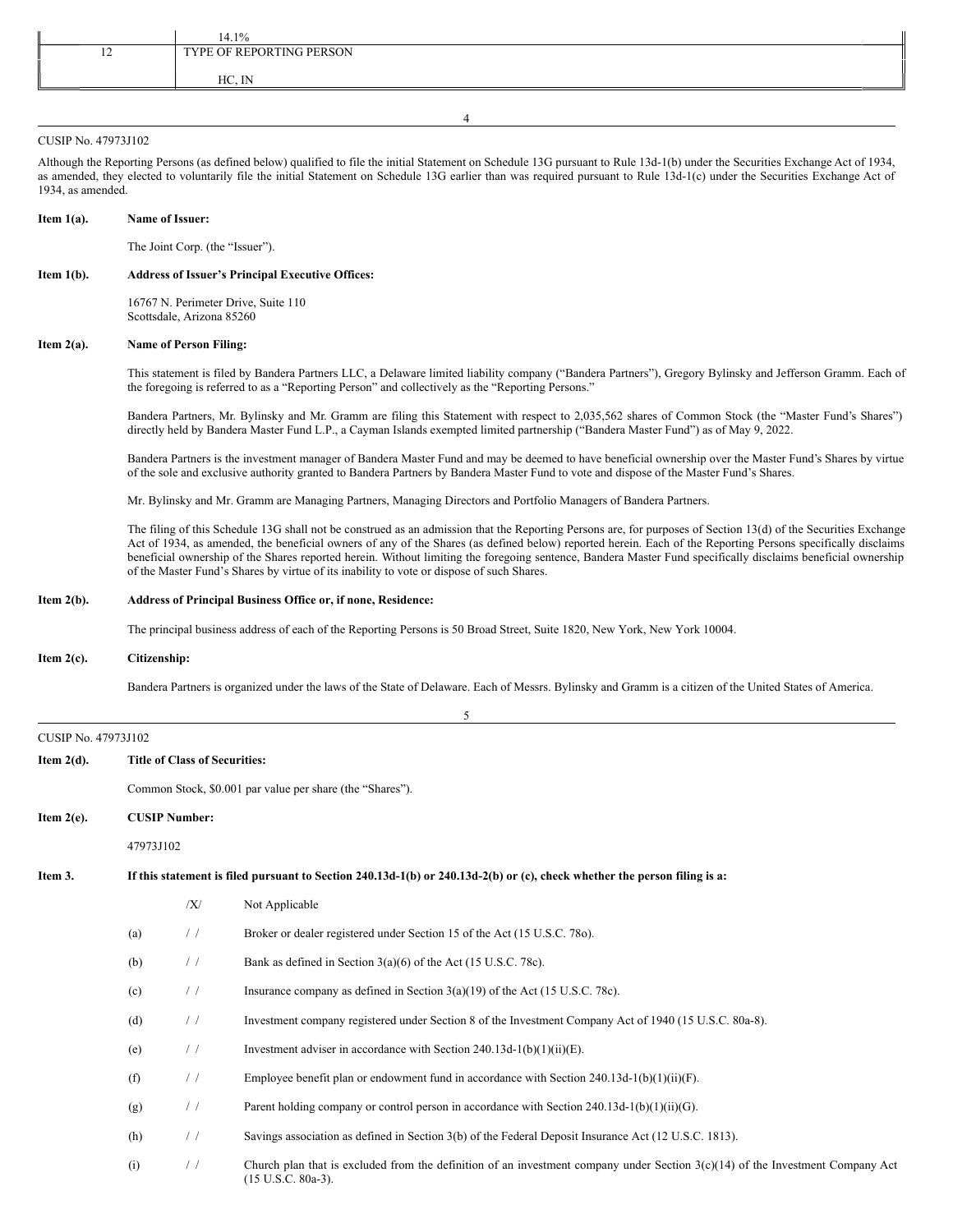|         |                     | (j)<br>$\frac{1}{2}$<br>Non-U.S. institution in accordance with Section 240.13d-1(b)(1)(ii)(J).                                                                                                     |  |  |  |  |
|---------|---------------------|-----------------------------------------------------------------------------------------------------------------------------------------------------------------------------------------------------|--|--|--|--|
|         |                     | (k)<br>$\frac{1}{2}$<br>Group, in accordance with Section 240.13d-1(b)(1)(ii)(J).                                                                                                                   |  |  |  |  |
| Item 4. |                     | Ownership.                                                                                                                                                                                          |  |  |  |  |
|         |                     |                                                                                                                                                                                                     |  |  |  |  |
|         |                     | All ownership information reported in this Item 4 is as of the close of business on May 9, 2022.                                                                                                    |  |  |  |  |
|         | (a)                 | <b>Bandera Partners LLC</b><br>Amount beneficially owned:                                                                                                                                           |  |  |  |  |
|         |                     | 6                                                                                                                                                                                                   |  |  |  |  |
|         | CUSIP No. 47973J102 |                                                                                                                                                                                                     |  |  |  |  |
|         |                     | 2,035,562 Shares                                                                                                                                                                                    |  |  |  |  |
|         | (b)                 | Percent of class:                                                                                                                                                                                   |  |  |  |  |
|         |                     | 14.1% (based on 14,461,332 Shares outstanding as of April 25, 2022, as disclosed in the Issuer's Quarterly Report on Form 10-Q filed with the Securities and<br>Exchange Commission on May 6, 2022) |  |  |  |  |
|         | (c)                 | Number of shares as to which such person has:                                                                                                                                                       |  |  |  |  |
|         | (i)                 | Sole power to vote or to direct the vote                                                                                                                                                            |  |  |  |  |
|         |                     | 2,035,562 Shares                                                                                                                                                                                    |  |  |  |  |
|         | (ii)                | Shared power to vote or to direct the vote                                                                                                                                                          |  |  |  |  |
|         |                     | 0 Shares                                                                                                                                                                                            |  |  |  |  |
|         | (iii)               | Sole power to dispose or to direct the disposition of                                                                                                                                               |  |  |  |  |
|         |                     | 2,035,562 Shares                                                                                                                                                                                    |  |  |  |  |
|         | (iv)                | Shared power to dispose or to direct the disposition of                                                                                                                                             |  |  |  |  |
|         |                     | 0 Shares                                                                                                                                                                                            |  |  |  |  |
|         |                     | <b>Gregory Bylinsky</b>                                                                                                                                                                             |  |  |  |  |
|         | (a)                 | Amount beneficially owned:                                                                                                                                                                          |  |  |  |  |
|         |                     | 2,035,562 Shares                                                                                                                                                                                    |  |  |  |  |
|         | (b)                 | Percent of class:                                                                                                                                                                                   |  |  |  |  |
|         |                     | 14.1% (based on 14,461,332 Shares outstanding as of April 25, 2022, as disclosed in the Issuer's Quarterly Report on Form 10-Q filed with the Securities and<br>Exchange Commission on May 6, 2022) |  |  |  |  |
|         | (c)                 | Number of shares as to which such person has:                                                                                                                                                       |  |  |  |  |
|         | (i)                 | Sole power to vote or to direct the vote                                                                                                                                                            |  |  |  |  |
|         |                     | 0 Shares                                                                                                                                                                                            |  |  |  |  |
|         | (ii)                | Shared power to vote or to direct the vote                                                                                                                                                          |  |  |  |  |
|         |                     | 2,035,562 Shares                                                                                                                                                                                    |  |  |  |  |
|         | (iii)               | Sole power to dispose or to direct the disposition of                                                                                                                                               |  |  |  |  |
|         |                     | 0 Shares                                                                                                                                                                                            |  |  |  |  |
|         |                     | $\tau$                                                                                                                                                                                              |  |  |  |  |

# CUSIP No. 47973J102

(iv) Shared power to dispose or to direct the disposition of

2,035,562 Shares

# *Jef erson Gramm*

(a) Amount beneficially owned:

2,035,562 Shares

(b) Percent of class:

14.1% (based on 14,461,332 Shares outstanding as of April 25, 2022, as disclosed in the Issuer's Quarterly Report on Form 10-Q filed with the Securities and Exchange Commission on May 6, 2022)